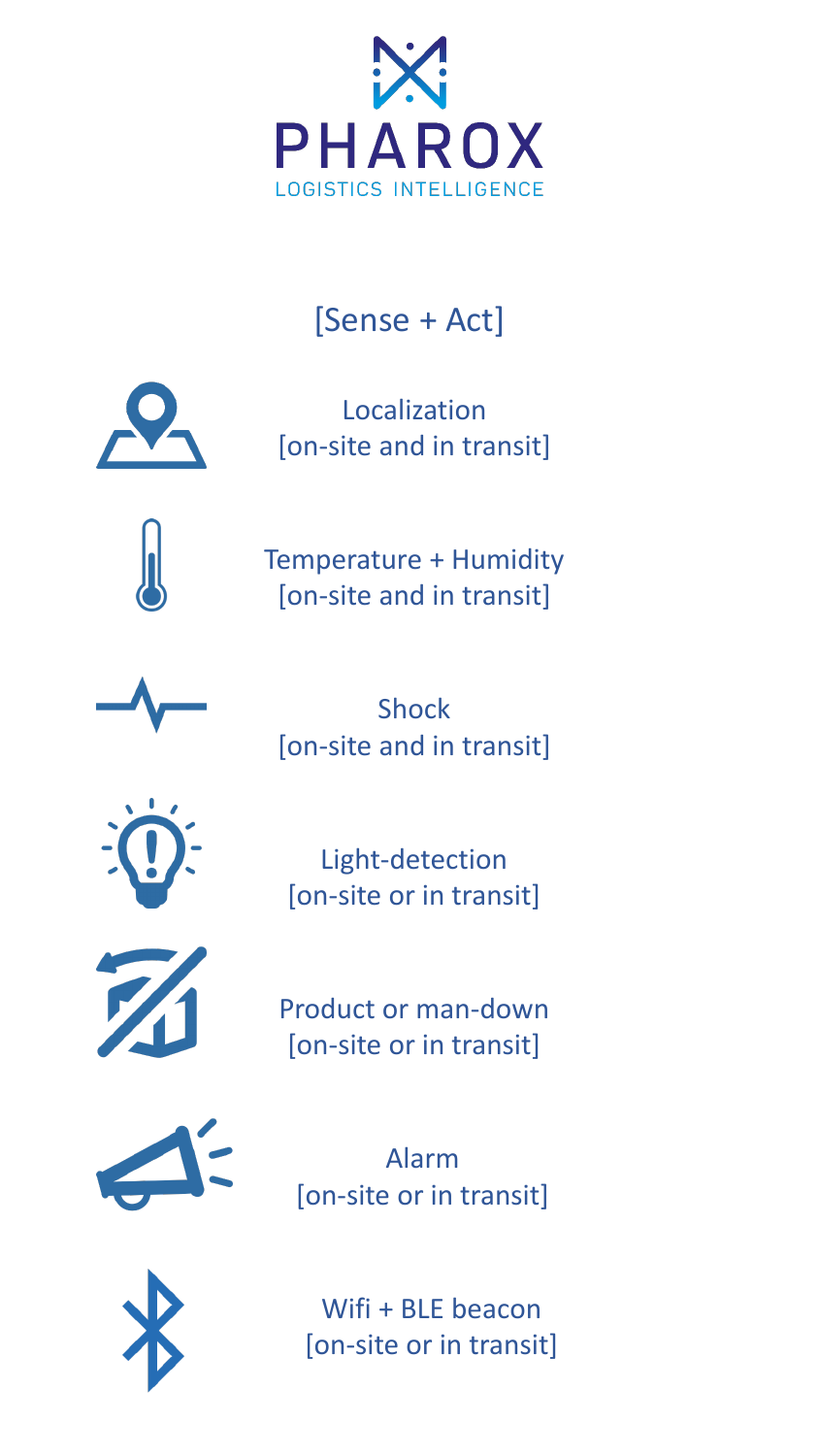

## [Meet Pharox Diamond Lady]